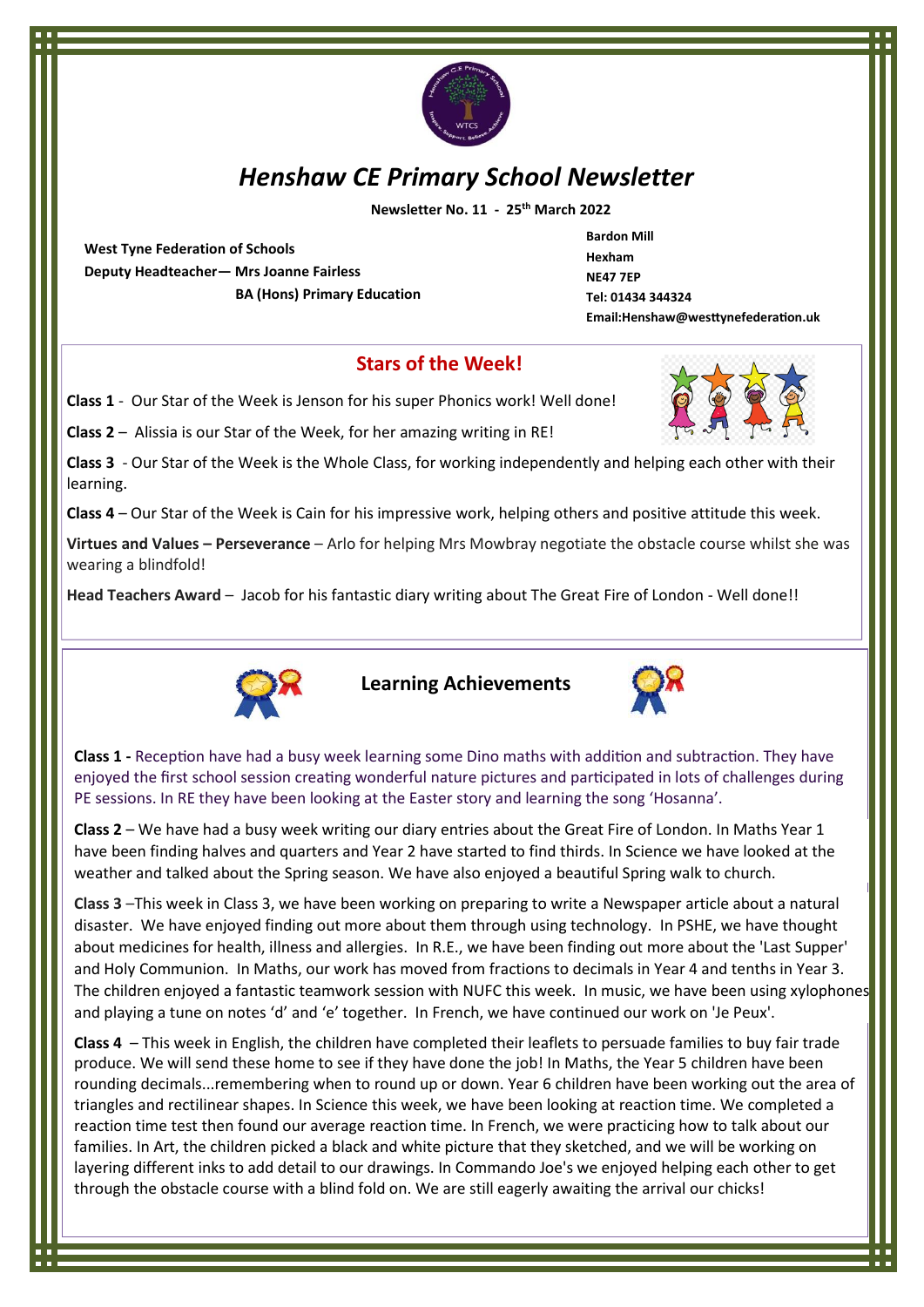# SCHOOL ADMIN EMAIL ADDRESS CHANGE

Our School Admin email address is changing!

Please use **[henshaw@westtynefederation.uk](mailto:henshaw@westtynefederation.uk)** when contacting the School Office.

Thank you

#### **BIKEABILITY LEVEL 2 TRAINING – YEARS 5 & 6 - 25th - 27th APRIL 2022**

The Cycle Partnership will be visiting our school between  $25 - 27$ <sup>th</sup> April to deliver a Bikeability Level 2 Training Session to our Year 5/6 children.



To participate in Bikeability cycle training, your child will need to bring a bike which is roadworthy and of the correct size, a cycle helmet and weather appropriate clothing and footwear for outdoors training.

# **Please could the permission slip, which can be found at the back of the letter sent home today, be completed and returned by Friday 1st April.**

Thank you



# **Year 5 & 6 Class – Trip to Walby Farm Park – 31.3.22**

Just a reminder that our Year 5 & 6 children will be visiting the Walby Farm Park on Thursday 31st March.

A voluntary contribution of £10.00 towards the cost of the entrance fee and coach would be appreciated, and can be made using the School Gateway App, or by sending cash/cheque into school in a named, sealed envelope.

The children should wear their School uniform for the trip and bring wellington boots and a warm coat.

Thank you to everyone who has returned their permission slip and payment.

**Please could any outstanding slips be sent to school by Monday 28th March. Thank you**



#### **Henshaw Nursery – Forest School Sessions – Easter Holidays**



Henshaw Nursery will once again be offering their very popular Forest School session during the Easter holidays.

This will take place on Monday  $11<sup>th</sup>$  April, 9am - 3pm and costs £30.00, which includes snacks and lunch.

To book a place, please contact Mrs Bowes on 07802 435850 or email: [henshawnursery@gmail.com](mailto:henshawnursery@gmail.com)

Places are limited - thank you

# **ASSISTANT HEAD TEACHER VACANCY**

We are currently advertising for an Assistant Head Teacher at Henshaw Primary School, to start in September.

If you know anyone who may be interested in applying for this post, please direct them to the North East Jobs link below.

https://www.northeastjobs.org.uk/job/Assistant\_Head\_Teacher Henshaw CE Aided Primary School/222790

# **HIGHER LEVEL TEACHING ASSISTANT**

We are currently advertising for a HLTA at Greenhead Primary School, to start after Easter.

If you know anyone who may be interested in applying for this post, please direct them to the North East Jobs link below.

[https://www.northeastjobs.org.uk/job/Higher\\_](https://www.northeastjobs.org.uk/job/Higher_Level_Teaching_Assistant_Greenhead_Primary_School/222093) Level Teaching Assistant Greenhead Primary [School/222093](https://www.northeastjobs.org.uk/job/Higher_Level_Teaching_Assistant_Greenhead_Primary_School/222093)

Thank you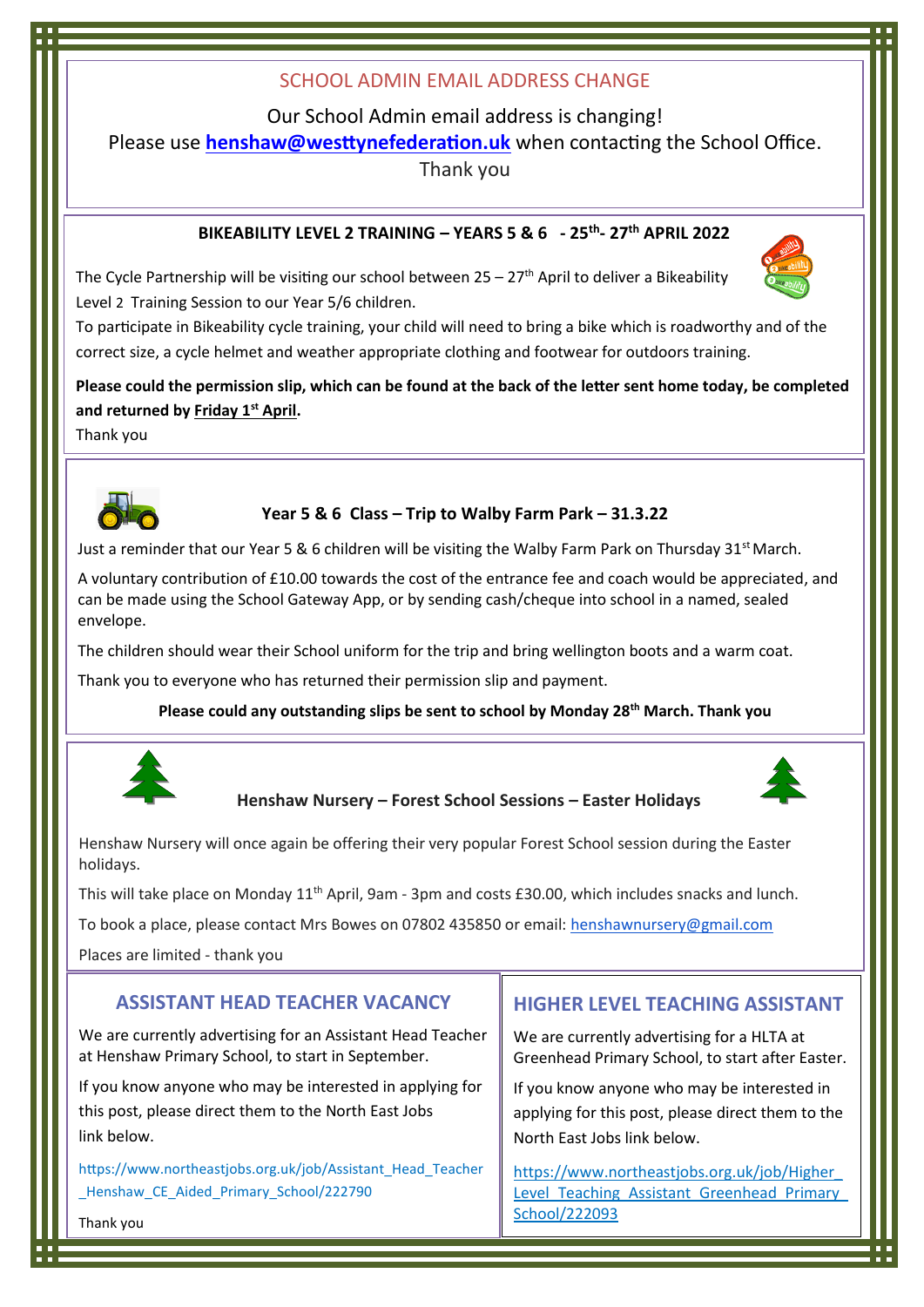| Mrs Hancock & Miss Reynolds's Menu w/c 28.3.2022  |                     |                         |                     |                         |  |
|---------------------------------------------------|---------------------|-------------------------|---------------------|-------------------------|--|
| (Please note: this menu may be subject to change) |                     |                         |                     |                         |  |
| Monday                                            | Tuesday             | Wednesday               | Thursday            | Friday                  |  |
| Sweet Chilli Chicken                              | Pasta Bolognaise    | Pork & Sage Pie with    | Cheese or Tuna      | <b>Battered Haddock</b> |  |
| Goujon Wrap,                                      |                     | <b>Mashed Potato</b>    | Jacket Potato       | with Potato Crispers    |  |
| Potato Crispers                                   |                     |                         |                     | OR                      |  |
| 0R                                                | OR                  | OR.                     | <b>OR</b>           | Baguette with Filling   |  |
| Jacket Potato &                                   | Wrap with Filling   | Baguette with Filling   | Wrap with Filling   |                         |  |
| Filling                                           |                     |                         |                     |                         |  |
| Salad                                             | Peas                | <b>Mixed Vegetables</b> | Salad               | Peas                    |  |
| Shortcake Biscuit &                               | Cherry Bakewell     | Chocolate &             | Flapjack            | Raspberry Ripple Ice    |  |
| <b>Fruit Juice</b>                                | Tart                | Raspberry Muffin        |                     | Cream                   |  |
| Fresh Fruit/Yoghurt                               | Fresh Fruit/Yoghurt | Fresh Fruit/Yoghurt     | Fresh Fruit/Yoghurt | Fresh Fruit/Yoghurt     |  |



# **GREGGS CHILDREN'S CANCER RUN – SUNDAY 15TH MAY 2022**

Mrs Makepeace has registered our schools for this year's Greggs Children's Cancer Run, which is being held at Gosforth Park, Newcastle on Sunday 15th May.

The children who have taken part in the past, have loved the event and it would be great if we could get as many of our children/families signed up for this fantastic event. It is a fun day out for the whole family, as they as they have routes for younger children too.

You can sign up now if you would like to take part. When you register, click 'yes running for a school' and search for Greenhead/Henshaw Primary. There are also early bird discounts available at the moment!

We have also registered for the Carlisle Cancer Run on Sunday 26th June, if you can't make the Newcastle one!

The children will be bringing information leaflets home today with full details of both the events.

Happy running!



Easter Egg Competition - Wednesday 5<sup>th</sup> April 2022



We are delighted to announce that we will holding our very popular Easter Egg competition on Wednesday 6<sup>th</sup> April!

#### This year the theme is Book Characters!

The children are invited to bring a decorated egg to school on this day and the winners will be announced on Friday 8th April

Prizes will be given to the best decorated eggs in each class!